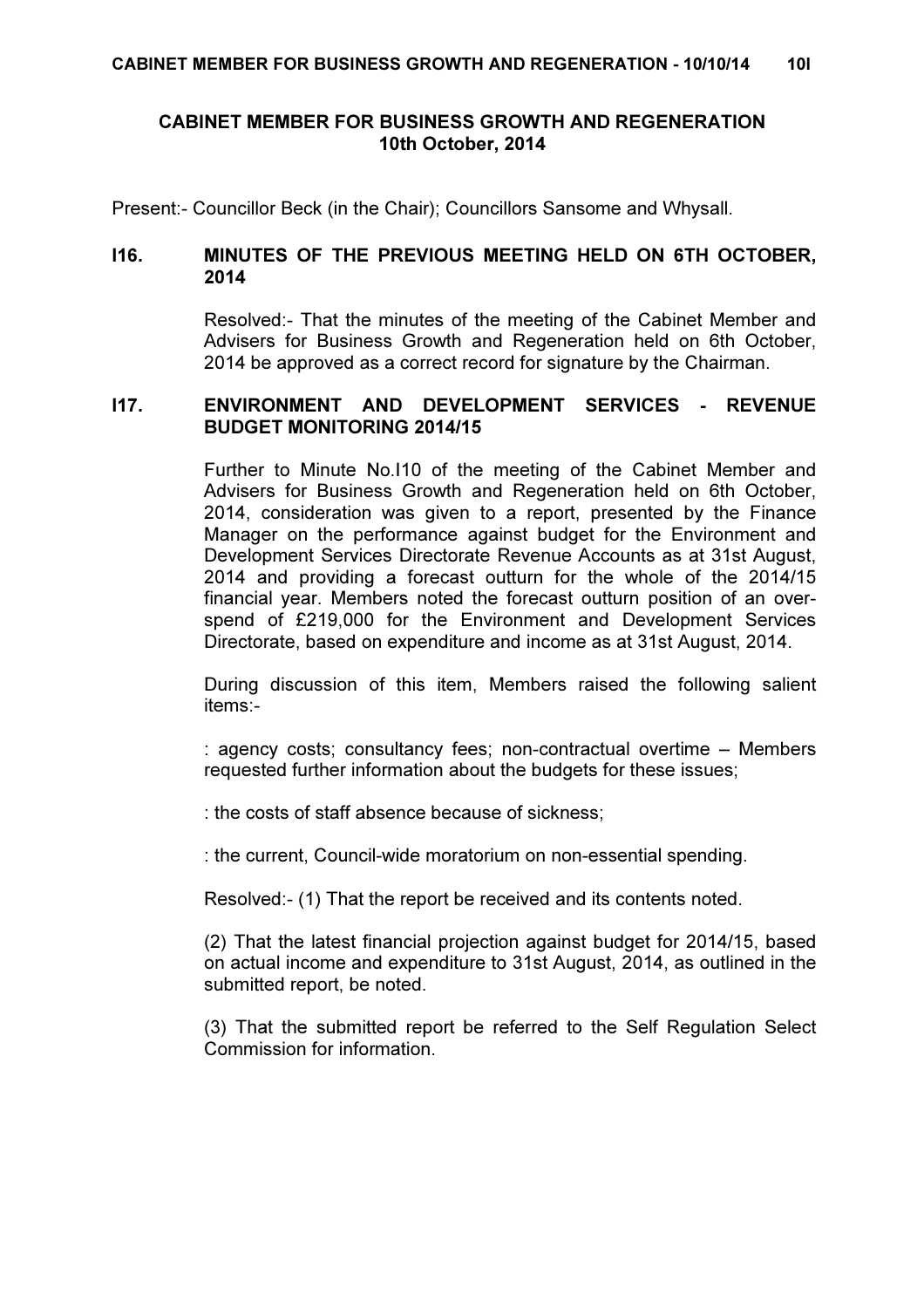#### 11I CABINET MEMBER FOR BUSINESS GROWTH AND REGENERATION - 10/10/14

### I18. EXCLUSION OF THE PRESS AND PUBLIC

 Resolved:- That, under Section 100A(4) of the Local Government Act 1972, the press and public be excluded from the meeting for the following items of business on the grounds that they involve the likely disclosure of exempt information as defined in Paragraph 3 of Part I of Schedule 12A to the Local Government Act 1972, as amended (information relating to the financial/business affairs of any person (including the Council) and is commercially confidential).

# I19. ROTHERHAM TOWN CENTRE BUSINESS GRANTS - BUSINESS DEVELOPMENT GRANT APPLICATION

 Consideration was given to a report, presented by the Retail Investment Manager, concerning an application for a Business Development Grant in respect of a retail shop situated within the Rotherham town centre and which intended to relocate to alternative business premises.

The report stated that the Town Centre Business Development Grant Scheme is designed to encourage and support existing retail and catering businesses to improve their businesses in the Rotherham town centre. It was confirmed that this project satisfied the eligibility criteria of the Scheme.

Members were informed of the circumstances of this retailer's intention to relocate the business to alternative premises within the Rotherham town centre (a unit inside the Old Town Hall, off Effingham Street/Howard Street).

It was noted that he grants panel was confident that the application represented a genuine business development project.

Discussion also took place on the impact upon town centre retail businesses of the imminent opening of the new Tesco supermarket on Thursday 13th November, 2014.

Resolved:- (1) That the report be received and its contents noted.

(2) That a Business Development capital grant of £7,500 be awarded to the premises, now identified, enabling the business to relocate to premises within the Old Town Hall and the following additional conditions shall be applied to this award:-

(a) the Council shall require repayment of the grant in full should the business cease to operate in the Rotherham town centre within a period of three years from the date of payment of the grant; and